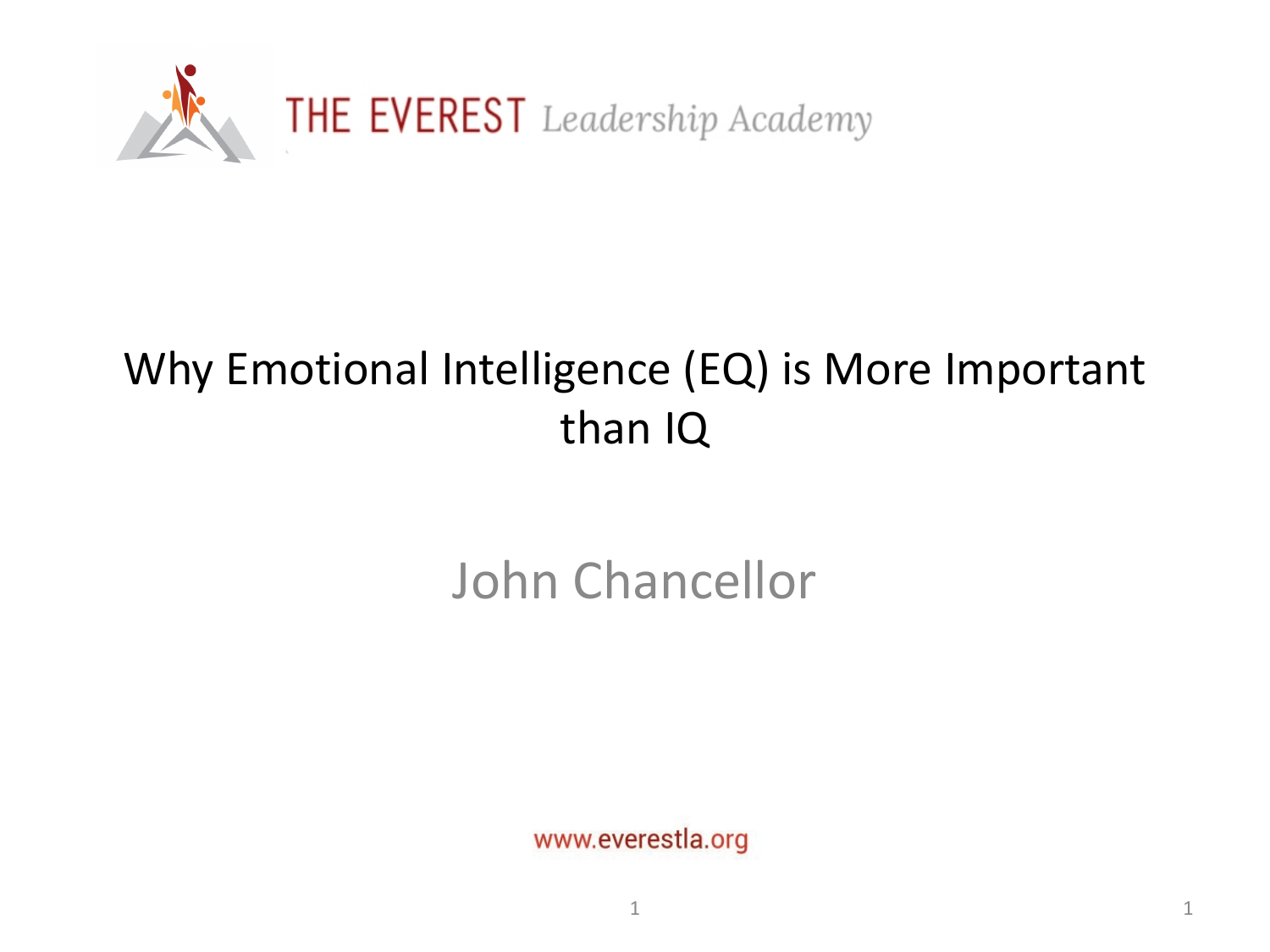

# What is Emotional Intelligence?

- A direct connection between our IQ and our ability to succeed in life
- In school we are ranked by our GPA
- A requirement for most colleges is a satisfactory score on the SAT
- Many studies that show IQ only accounts for about 20% of success
- The major determinants of success are social and emotional intelligence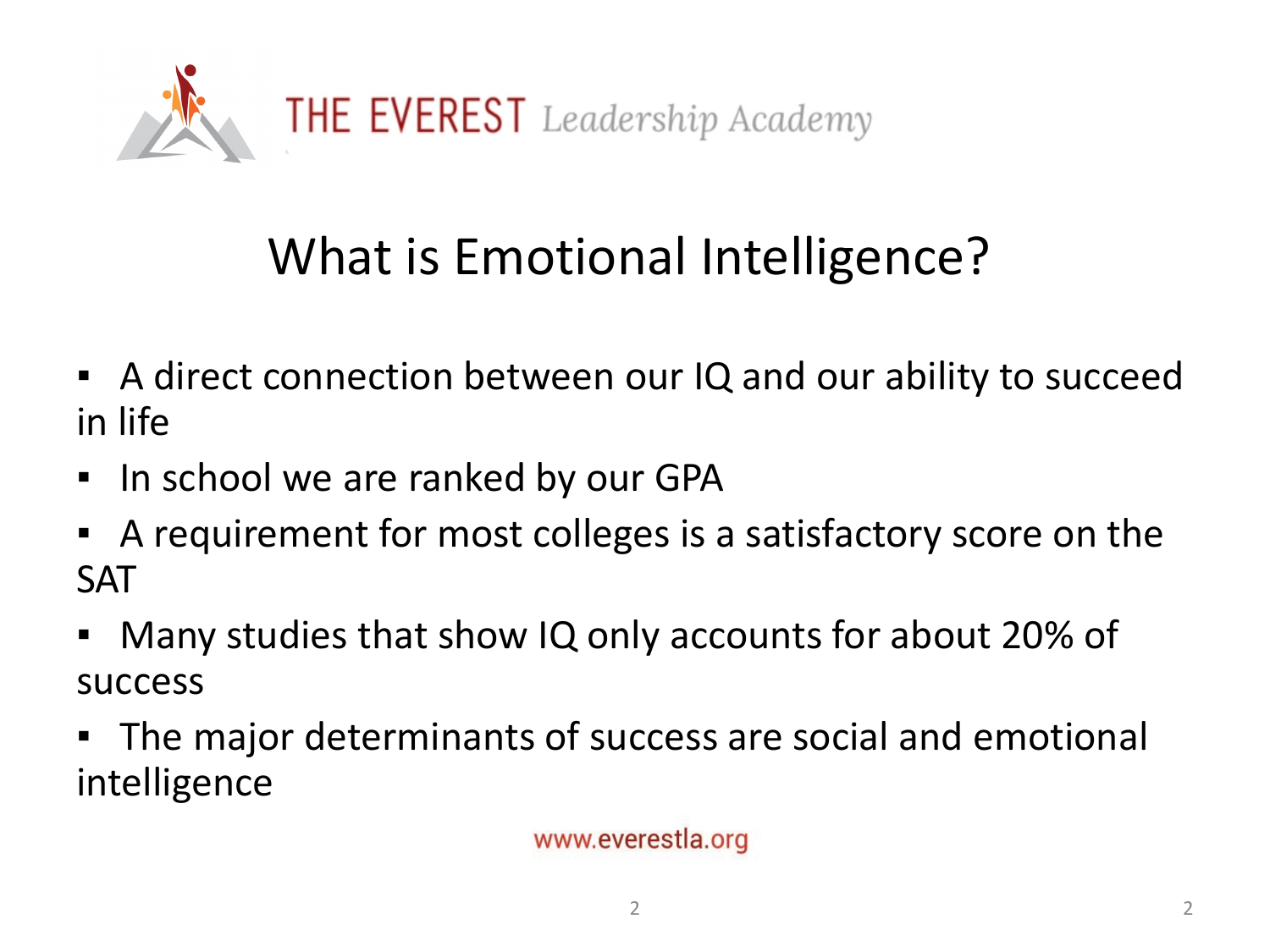

" People with well-developed emotional skills are…more likely to be content and effective in their lives, mastering the habits of the mind that foster their own productivity; people who cannot marshal some control over their emotional life fight battles that sabotage their ability for focused work and clear thought"

Daniel Goleman, "Emotional Intelligence"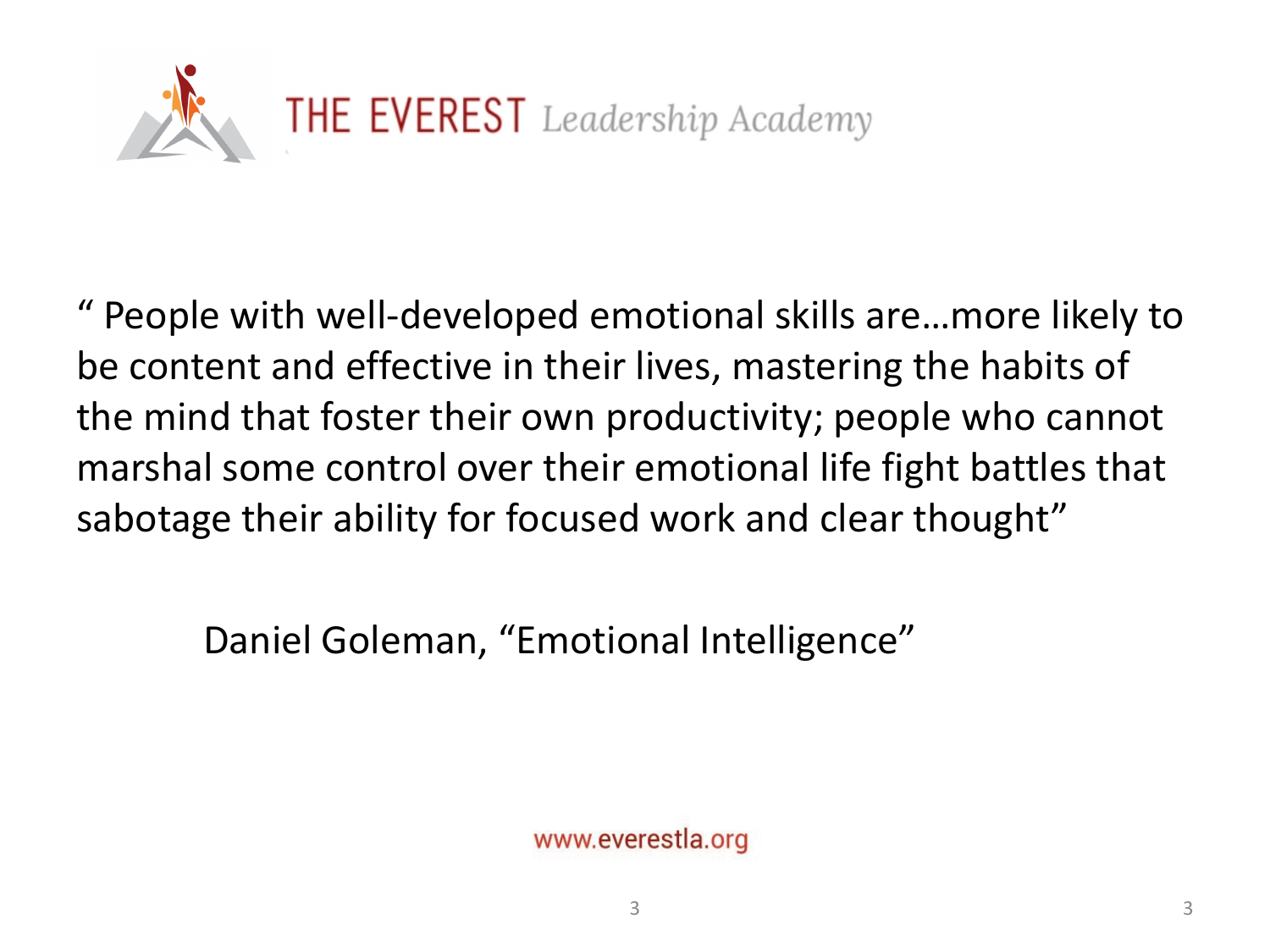

## Top 5 Reasons EQ Determines Success in Life

1. EQ has a greater impact on success than other factors

- $\Box$  IQ can land you a job, but your lack of EQ can get you fired
- $\Box$  Your IQ only accounts for 20% of your success in life
- 2. The ability to delay gratification is a primary indicator of future success
	- $\Box$  People willing to work hard today and delay the rewards – more likely to succeed in life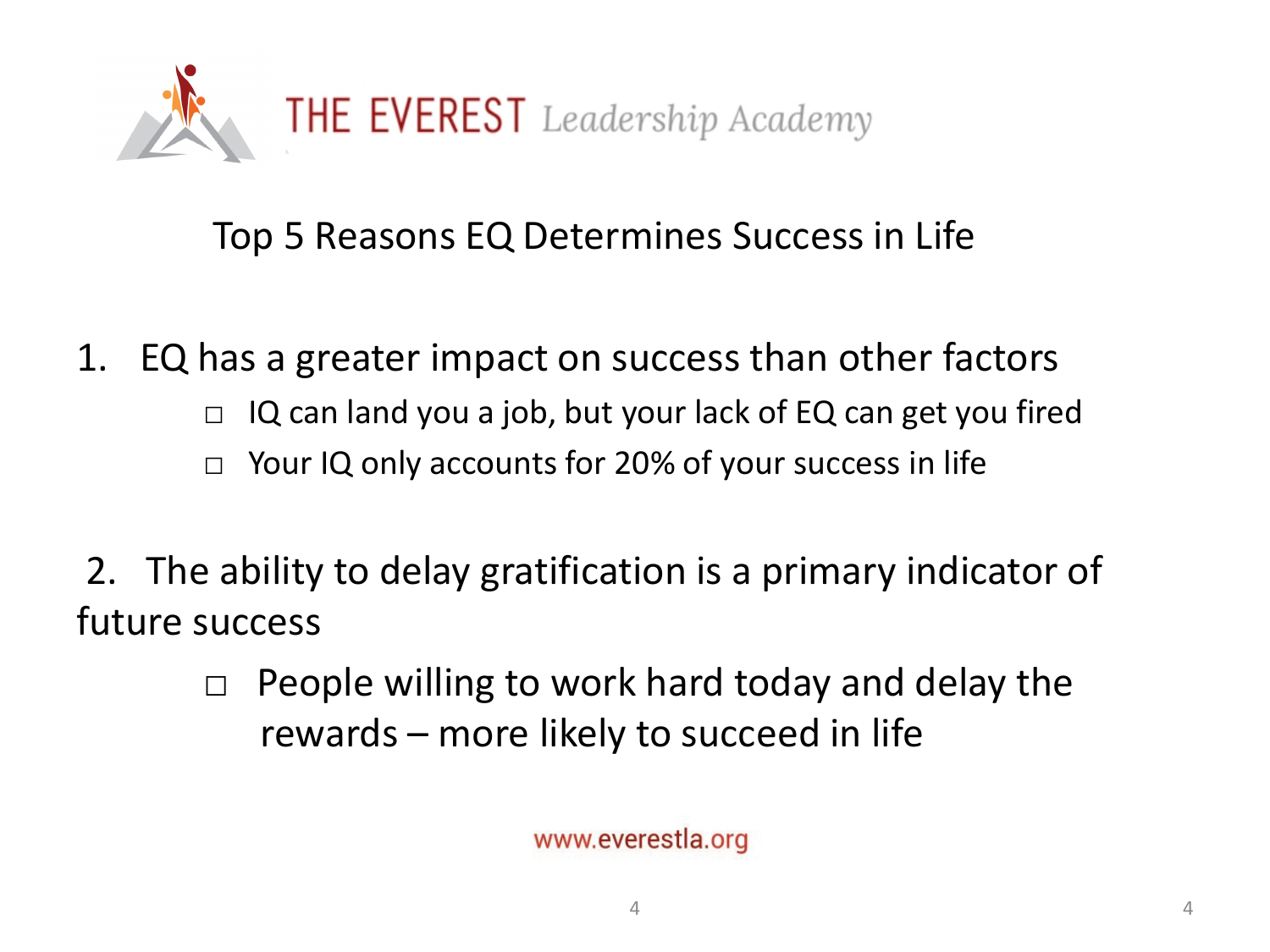

- 3. High EQ leads to healthy relationships with others
	- We must control our emotions
	- □ Communicate our feeling in a constructive manner
	- $\Box$  Understand the feelings of others
- 4. Emotional health impacts physical health
	- □ Over 80% of our health problems are stress-related
	- $\Box$  We experience stress primarily because we are not comfortable emotionally